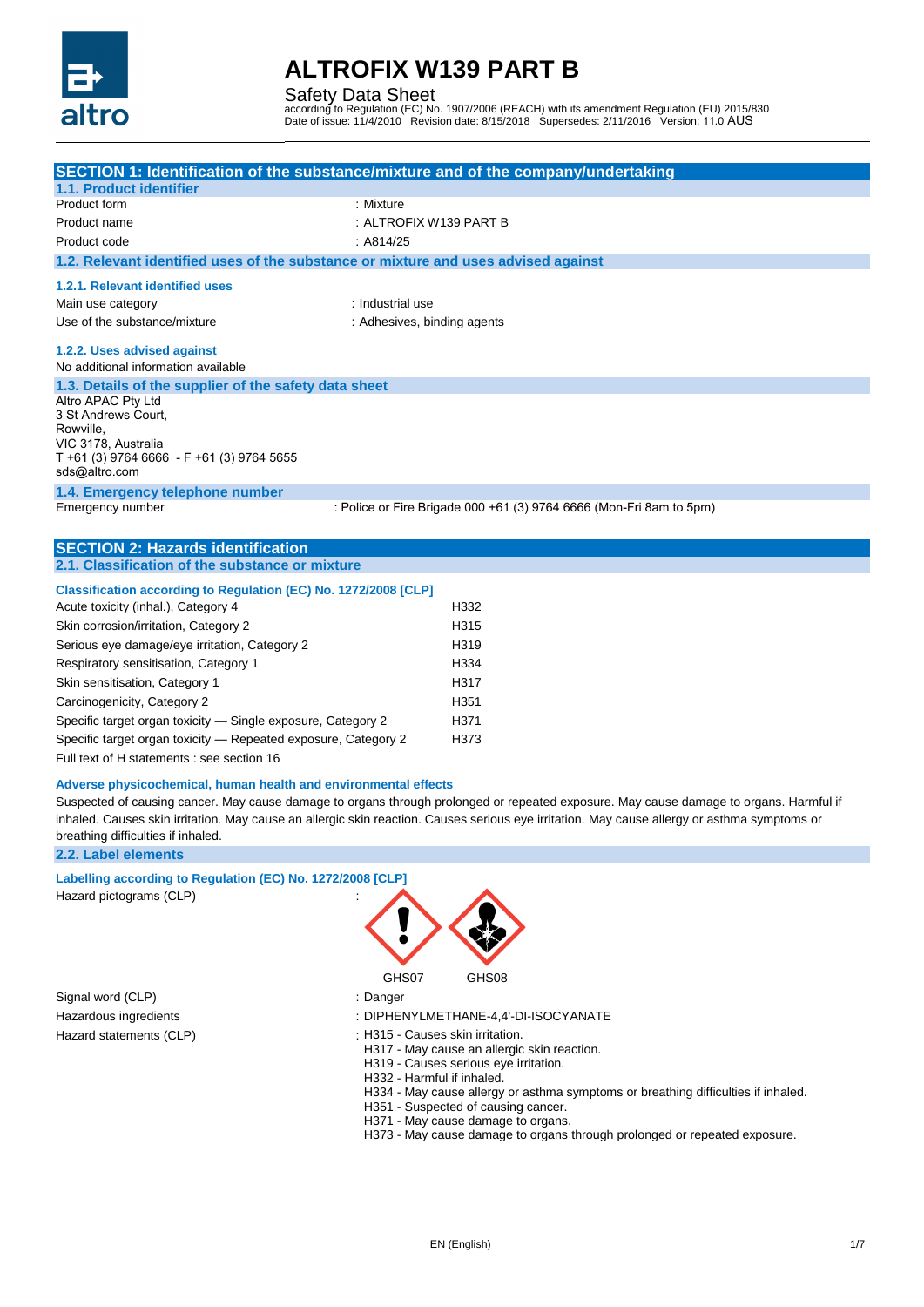### Safety Data Sheet

according to Regulation (EC) No. 1907/2006 (REACH) with its amendment Regulation (EU) 2015/830

| Precautionary statements (CLP)<br>EUH-statements | : P201 - Obtain special instructions before use.<br>P202 - Do not handle until all safety precautions have been read and understood.<br>P260 - Do not breathe dust/fume/gas/mist/vapours/spray.<br>P264 - Wash hands, forearms and face thoroughly after handling.<br>P270 - Do not eat, drink or smoke when using this product.<br>P271 - Use only outdoors or in a well-ventilated area.<br>P272 - Contaminated work clothing should not be allowed out of the workplace.<br>P280 - Wear protective gloves/protective clothing/eye protection/face protection.<br>P284 - Wear respiratory protection.<br>P302+P352 - IF ON SKIN: Wash with plenty of water.<br>P304+P340 - IF INHALED: Remove person to fresh air and keep comfortable for breathing.<br>P305+P351+P338 - IF IN EYES: Rinse cautiously with water for several minutes. Remove<br>contact lenses, if present and easy to do. Continue rinsing.<br>P308+P311 - IF exposed or concerned: Call a POISON CENTER or doctor.<br>P308+P313 - IF exposed or concerned: Get medical advice/attention.<br>P312 - Call a POISON CENTRE or doctor if you feel unwell.<br>P321 - Specific treatment (see supplemental first aid instruction on this label).<br>P333+P313 - If skin irritation or rash occurs: Get medical advice/attention.<br>P337+P313 - If eye irritation persists: Get medical advice/attention.<br>P342+P311 - If experiencing respiratory symptoms: Call a POISON CENTER or doctor.<br>P362+P364 - Take off contaminated clothing and wash it before reuse.<br>P405 - Store locked up.<br>P501 - Dispose of contents/container to hazardous or special waste collection point, in<br>accordance with local, regional, national and/or international regulation.<br>: EUH204 - Contains isocyanates. May produce an allergic reaction. |
|--------------------------------------------------|-----------------------------------------------------------------------------------------------------------------------------------------------------------------------------------------------------------------------------------------------------------------------------------------------------------------------------------------------------------------------------------------------------------------------------------------------------------------------------------------------------------------------------------------------------------------------------------------------------------------------------------------------------------------------------------------------------------------------------------------------------------------------------------------------------------------------------------------------------------------------------------------------------------------------------------------------------------------------------------------------------------------------------------------------------------------------------------------------------------------------------------------------------------------------------------------------------------------------------------------------------------------------------------------------------------------------------------------------------------------------------------------------------------------------------------------------------------------------------------------------------------------------------------------------------------------------------------------------------------------------------------------------------------------------------------------------------------------------------------------------------------------------------------------------------------------|
| 2.3. Other hazards                               |                                                                                                                                                                                                                                                                                                                                                                                                                                                                                                                                                                                                                                                                                                                                                                                                                                                                                                                                                                                                                                                                                                                                                                                                                                                                                                                                                                                                                                                                                                                                                                                                                                                                                                                                                                                                                 |
|                                                  |                                                                                                                                                                                                                                                                                                                                                                                                                                                                                                                                                                                                                                                                                                                                                                                                                                                                                                                                                                                                                                                                                                                                                                                                                                                                                                                                                                                                                                                                                                                                                                                                                                                                                                                                                                                                                 |

No additional information available

| <b>SECTION 3: Composition/information on ingredients</b> |                                                                         |               |                                                                                     |
|----------------------------------------------------------|-------------------------------------------------------------------------|---------------|-------------------------------------------------------------------------------------|
| <b>3.1. Substances</b>                                   |                                                                         |               |                                                                                     |
| Not applicable                                           |                                                                         |               |                                                                                     |
| 3.2. Mixtures                                            |                                                                         |               |                                                                                     |
| <b>Name</b>                                              | <b>Product identifier</b>                                               | $\frac{9}{6}$ | <b>Classification according to</b><br><b>Requlation (EC) No.</b><br>1272/2008 [CLP] |
| DIPHENYLMETHANE-4,4'-DI-ISOCYANATE                       | (CAS-No.) 101-68-8<br>(EC-No.) 202-966-0<br>(EC Index-No.) 615-005-00-9 | $90 - 100$    | Carc. 2, H351<br>Acute Tox. 4 (Inhalation), H332<br>STOT RE 2, H373                 |

|                                       |                                                                         | <b>Skin Sens. 1, H317</b>                                                                                                             |  |  |  |
|---------------------------------------|-------------------------------------------------------------------------|---------------------------------------------------------------------------------------------------------------------------------------|--|--|--|
| <b>Specific concentration limits:</b> |                                                                         |                                                                                                                                       |  |  |  |
| <b>Name</b>                           | <b>Product identifier</b>                                               | <b>Specific concentration limits</b>                                                                                                  |  |  |  |
| DIPHENYLMETHANE-4.4'-DI-ISOCYANATE    | (CAS-No.) 101-68-8<br>(EC-No.) 202-966-0<br>(EC Index-No.) 615-005-00-9 | $(C \ge 0.1)$ Resp. Sens. 1, H334<br>$(C \ge 5)$ Eye Irrit. 2, H319<br>$(C \ge 5)$ Skin Irrit. 2, H315<br>$(C \ge 5)$ STOT SE 3, H335 |  |  |  |

Full text of H-statements: see section 16

| <b>SECTION 4: First aid measures</b>                             |                                                                                                                                                                                     |
|------------------------------------------------------------------|-------------------------------------------------------------------------------------------------------------------------------------------------------------------------------------|
| 4.1. Description of first aid measures                           |                                                                                                                                                                                     |
| First-aid measures general                                       | : IF exposed or concerned: Get medical advice/attention. Call a poison center or a doctor if<br>you feel unwell.                                                                    |
| First-aid measures after inhalation                              | : Remove person to fresh air and keep comfortable for breathing. Call a poison center or a<br>doctor if you feel unwell.                                                            |
| First-aid measures after skin contact                            | : Wash skin with plenty of water. Take off contaminated clothing. If skin irritation or rash<br>occurs: Get medical advice/attention.                                               |
| First-aid measures after eye contact                             | : Rinse cautiously with water for several minutes. Remove contact lenses, if present and<br>easy to do. Continue rinsing. If eye irritation persists: Get medical advice/attention. |
| First-aid measures after ingestion                               | : Call a poison center or a doctor if you feel unwell.                                                                                                                              |
| 4.2. Most important symptoms and effects, both acute and delayed |                                                                                                                                                                                     |
| Symptoms/effects after inhalation                                | : May cause allergy or asthma symptoms or breathing difficulties if inhaled.                                                                                                        |
| Symptoms/effects after skin contact                              | : Irritation. May cause an allergic skin reaction.                                                                                                                                  |
| Symptoms/effects after eye contact                               | : Eye irritation.                                                                                                                                                                   |

Eye Irrit. 2, H319 STOT SE 3, H335 Skin Irrit. 2, H315 Resp. Sens. 1, H334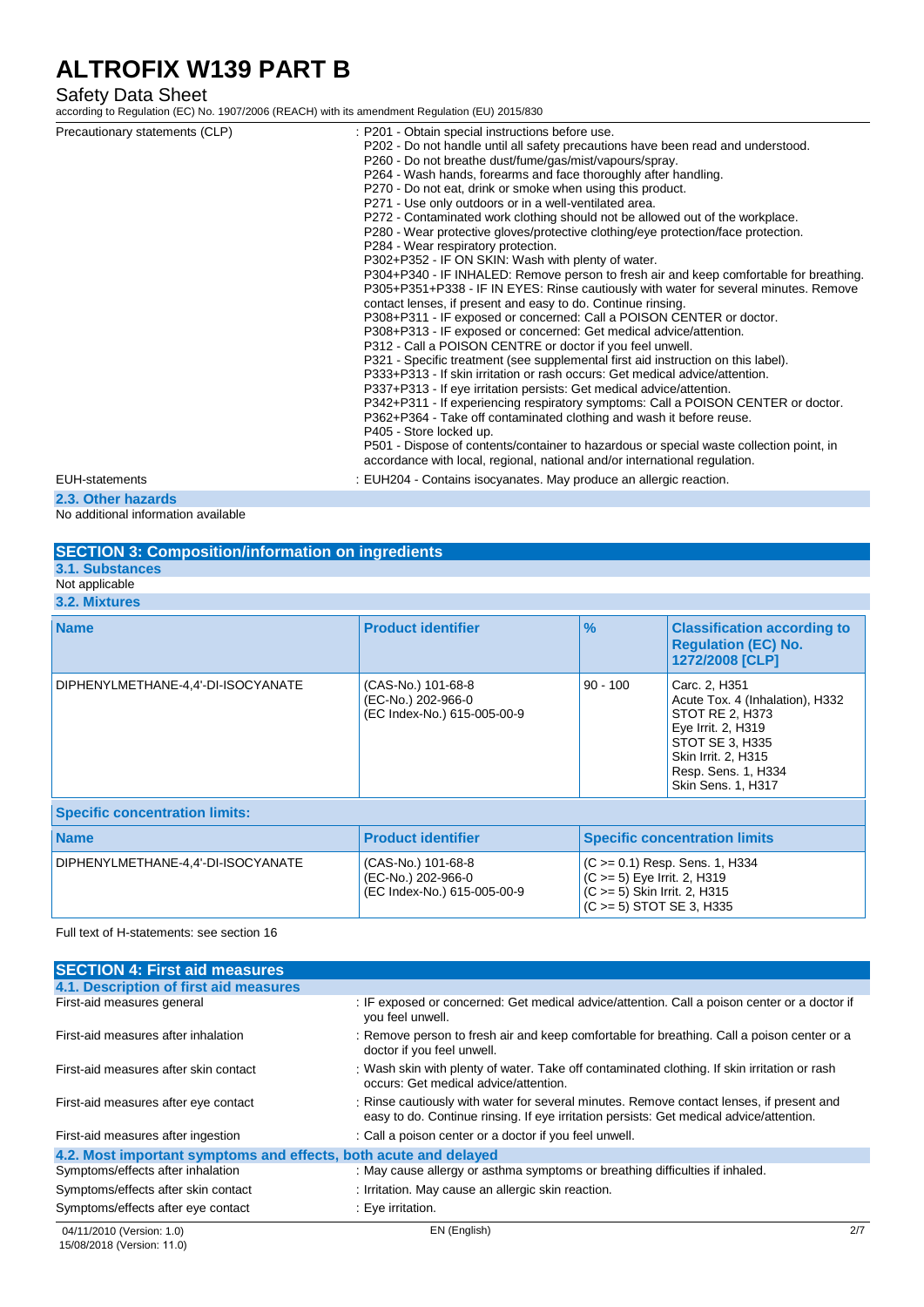## Safety Data Sheet

according to Regulation (EC) No. 1907/2006 (REACH) with its amendment Regulation (EU) 2015/830

| Symptoms/effects after ingestion                                                                                                                                                                                                                                                                                                                                                                                                                              | : Ingestion may cause nausea and vomiting. |  |
|---------------------------------------------------------------------------------------------------------------------------------------------------------------------------------------------------------------------------------------------------------------------------------------------------------------------------------------------------------------------------------------------------------------------------------------------------------------|--------------------------------------------|--|
| 4.3. Indication of any immediate medical attention and special treatment needed                                                                                                                                                                                                                                                                                                                                                                               |                                            |  |
| Treat symptomatically.                                                                                                                                                                                                                                                                                                                                                                                                                                        |                                            |  |
|                                                                                                                                                                                                                                                                                                                                                                                                                                                               |                                            |  |
| $\overline{\mathbf{A}}$ $\overline{\mathbf{B}}$ $\overline{\mathbf{A}}$ $\overline{\mathbf{B}}$ $\overline{\mathbf{B}}$ $\overline{\mathbf{B}}$ $\overline{\mathbf{B}}$ $\overline{\mathbf{B}}$ $\overline{\mathbf{B}}$ $\overline{\mathbf{B}}$ $\overline{\mathbf{B}}$ $\overline{\mathbf{B}}$ $\overline{\mathbf{B}}$ $\overline{\mathbf{B}}$ $\overline{\mathbf{B}}$ $\overline{\mathbf{B}}$ $\overline{\mathbf{B}}$ $\overline{\mathbf{B}}$ $\overline{\$ |                                            |  |

| <b>SECTION 5: Firefighting measures</b>                    |                                                                                                                                             |  |  |  |
|------------------------------------------------------------|---------------------------------------------------------------------------------------------------------------------------------------------|--|--|--|
| 5.1. Extinguishing media                                   |                                                                                                                                             |  |  |  |
| Suitable extinguishing media                               | : Water spray. Dry powder. Foam. Carbon dioxide.                                                                                            |  |  |  |
| 5.2. Special hazards arising from the substance or mixture |                                                                                                                                             |  |  |  |
| Hazardous decomposition products in case of fire           | : Toxic fumes may be released.                                                                                                              |  |  |  |
| 5.3. Advice for firefighters                               |                                                                                                                                             |  |  |  |
| Protection during firefighting                             | : Do not attempt to take action without suitable protective equipment. Self-contained<br>breathing apparatus. Complete protective clothing. |  |  |  |

| <b>SECTION 6: Accidental release measures</b>                            |                                                                                                                                                                |
|--------------------------------------------------------------------------|----------------------------------------------------------------------------------------------------------------------------------------------------------------|
| 6.1. Personal precautions, protective equipment and emergency procedures |                                                                                                                                                                |
| General measures                                                         | : Clean up any spills as soon as possible, using an absorbent material to collect it.                                                                          |
| 6.1.1. For non-emergency personnel                                       |                                                                                                                                                                |
| Protective equipment                                                     | : Wear recommended personal protective equipment.                                                                                                              |
| Emergency procedures                                                     | : Ventilate spillage area. Do not breathe dust/fume/gas/mist/vapours/spray. Avoid contact<br>with skin and eyes.                                               |
| 6.1.2. For emergency responders                                          |                                                                                                                                                                |
| Protective equipment                                                     | : Do not attempt to take action without suitable protective equipment. For further information<br>refer to section 8: "Exposure controls/personal protection". |
| Emergency procedures                                                     | : Ventilate area.                                                                                                                                              |
| <b>6.2. Environmental precautions</b>                                    |                                                                                                                                                                |
| Avoid release to the environment.                                        |                                                                                                                                                                |
| 6.3. Methods and material for containment and cleaning up                |                                                                                                                                                                |
| For containment                                                          | : Absorb spilled material with sand or earth.                                                                                                                  |
| Methods for cleaning up                                                  | : Take up liquid spill into absorbent material. Notify authorities if product enters sewers or<br>public waters.                                               |
| Other information                                                        | : Dispose of materials or solid residues at an authorized site.                                                                                                |
| 6.4. Reference to other sections                                         |                                                                                                                                                                |
| For further information refer to section 13.                             |                                                                                                                                                                |

| <b>SECTION 7: Handling and storage</b>                            |                                                                                                                                                                                                                                                                                                     |  |  |
|-------------------------------------------------------------------|-----------------------------------------------------------------------------------------------------------------------------------------------------------------------------------------------------------------------------------------------------------------------------------------------------|--|--|
| 7.1. Precautions for safe handling                                |                                                                                                                                                                                                                                                                                                     |  |  |
| Precautions for safe handling                                     | : Obtain special instructions before use. Do not handle until all safety precautions have been<br>read and understood. Wear personal protective equipment. Do not breathe<br>dust/fume/gas/mist/vapours/spray. Use only outdoors or in a well-ventilated area. Avoid<br>contact with skin and eyes. |  |  |
| Hygiene measures                                                  | : Wash contaminated clothing before reuse. Contaminated work clothing should not be<br>allowed out of the workplace. Do not eat, drink or smoke when using this product. Always<br>wash hands after handling the product.                                                                           |  |  |
| 7.2. Conditions for safe storage, including any incompatibilities |                                                                                                                                                                                                                                                                                                     |  |  |
| Technical measures                                                | : Comply with applicable regulations.                                                                                                                                                                                                                                                               |  |  |
| Storage conditions                                                | : Store locked up. Store in a well-ventilated place. Keep cool.                                                                                                                                                                                                                                     |  |  |
| Incompatible products                                             | : Oxidizing agent. Strong acids.                                                                                                                                                                                                                                                                    |  |  |
| Storage area                                                      | : Store away from heat. Store in a well-ventilated place.                                                                                                                                                                                                                                           |  |  |
| Special rules on packaging                                        | : Keep only in original container. Store in a closed container.                                                                                                                                                                                                                                     |  |  |
| Packaging materials                                               | : Keep only in the original container in a cool, well-ventilated place away from combustible<br>materials.                                                                                                                                                                                          |  |  |
| 7.3. Specific end use(s)                                          |                                                                                                                                                                                                                                                                                                     |  |  |

No additional information available

| <b>SECTION 8: Exposure controls/personal protection</b> |                               |                                                                    |  |  |
|---------------------------------------------------------|-------------------------------|--------------------------------------------------------------------|--|--|
| 8.1. Control parameters                                 |                               |                                                                    |  |  |
| <b>ALTROFIX W139 PART B</b>                             |                               |                                                                    |  |  |
| United Kingdom                                          | Local name                    | I Isocyanates                                                      |  |  |
| United Kingdom                                          | WEL TWA (mg/m <sup>3</sup> )  | 0.02 mg/m <sup>3</sup> all (as -NCO) Except methyl isocyanate      |  |  |
| United Kingdom                                          | WEL STEL (mg/m <sup>3</sup> ) | $0.07$ mg/m <sup>3</sup> all (as $-NCO$ ) Except methyl isocyanate |  |  |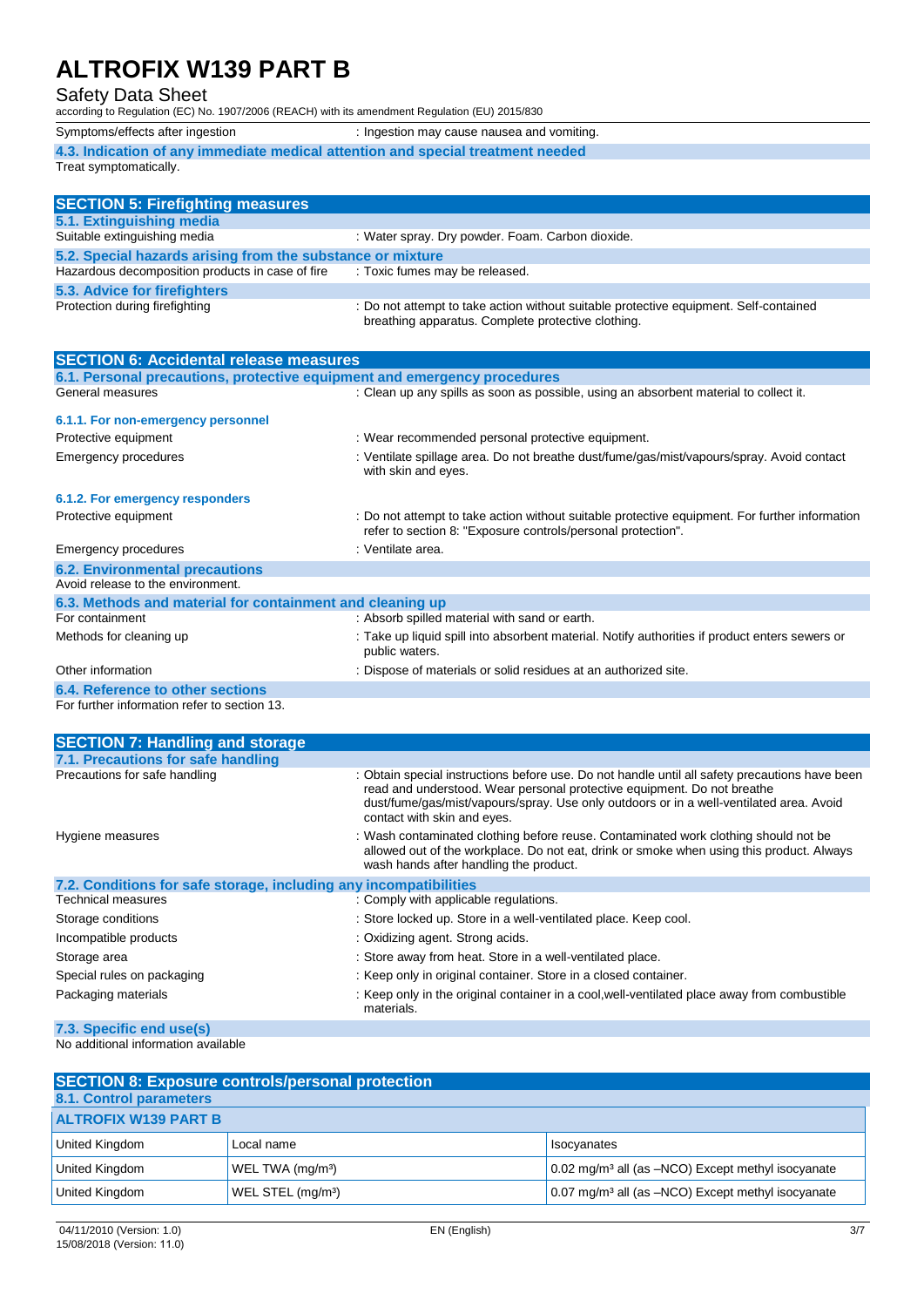## Safety Data Sheet

according to Regulation (EC) No. 1907/2006 (REACH) with its amendment Regulation (EU) 2015/830

|                                                                                                                    | <b>ALTROFIX W139 PART B</b> |                                |                            |                                                                       |                                                                                     |                 |                 |  |
|--------------------------------------------------------------------------------------------------------------------|-----------------------------|--------------------------------|----------------------------|-----------------------------------------------------------------------|-------------------------------------------------------------------------------------|-----------------|-----------------|--|
| United Kingdom                                                                                                     |                             | Remark (WEL)                   |                            | Sen (Capable of causing occupational asthma. See<br>paragraphs 53-56) |                                                                                     |                 |                 |  |
| United Kingdom                                                                                                     |                             | Regulatory reference           |                            | EH40. HSE                                                             |                                                                                     |                 |                 |  |
| <b>Monitoring methods</b>                                                                                          |                             |                                |                            |                                                                       |                                                                                     |                 |                 |  |
| Monitoring methods                                                                                                 |                             | measurement of chemical agents |                            |                                                                       | Workplace exposure - General requirements for the performance of procedures for the |                 |                 |  |
| <b>Biological Monitoring</b>                                                                                       |                             |                                | Yes                        |                                                                       |                                                                                     |                 |                 |  |
| Biological monitoring methods                                                                                      |                             |                                | Analysis of urine samples  |                                                                       |                                                                                     |                 |                 |  |
| <b>8.2. Exposure controls</b><br>Appropriate engineering controls:<br>Ensure good ventilation of the work station. |                             |                                |                            |                                                                       |                                                                                     |                 |                 |  |
| Hand protection:                                                                                                   |                             |                                |                            |                                                                       |                                                                                     |                 |                 |  |
| Protective gloves                                                                                                  |                             |                                |                            |                                                                       |                                                                                     |                 |                 |  |
| <b>Type</b>                                                                                                        | <b>Material</b>             |                                | <b>Permeation</b>          |                                                                       | Thickness (mm)<br><b>Penetration</b>                                                |                 | <b>Standard</b> |  |
| Disposable gloves                                                                                                  | Nitrile rubber (NBR)        |                                |                            |                                                                       |                                                                                     | <b>EN 374</b>   |                 |  |
| Eye protection:                                                                                                    |                             |                                |                            |                                                                       |                                                                                     |                 |                 |  |
| Safety glasses                                                                                                     |                             |                                |                            |                                                                       |                                                                                     |                 |                 |  |
| <b>Type</b>                                                                                                        |                             | <b>Use</b>                     |                            | <b>Characteristics</b>                                                |                                                                                     | <b>Standard</b> |                 |  |
| Safety glasses                                                                                                     | <b>Droplet</b>              |                                |                            |                                                                       |                                                                                     | <b>EN 166</b>   |                 |  |
| Skin and body protection:                                                                                          |                             |                                |                            |                                                                       |                                                                                     |                 |                 |  |
| Wear suitable protective clothing                                                                                  |                             |                                |                            |                                                                       |                                                                                     |                 |                 |  |
| <b>Standard</b><br><b>Type</b>                                                                                     |                             |                                |                            |                                                                       |                                                                                     |                 |                 |  |
| Tyvek® Gown/Coveralls                                                                                              |                             |                                |                            |                                                                       |                                                                                     |                 |                 |  |
| <b>Respiratory protection:</b>                                                                                     |                             |                                |                            |                                                                       |                                                                                     |                 |                 |  |
| [In case of inadequate ventilation] wear respiratory protection.                                                   |                             |                                |                            |                                                                       |                                                                                     |                 |                 |  |
| <b>Device</b>                                                                                                      | <b>Filter type</b>          |                                |                            | <b>Condition</b>                                                      |                                                                                     | <b>Standard</b> |                 |  |
| Reusable half mask                                                                                                 |                             |                                | Type P3, Filter AX (brown) | Vapour protection                                                     |                                                                                     |                 |                 |  |
| Personal protective equipment symbol(s):                                                                           |                             |                                |                            |                                                                       |                                                                                     |                 |                 |  |



#### **Environmental exposure controls:**

Avoid release to the environment.

| <b>SECTION 9: Physical and chemical properties</b>         |                             |  |  |  |
|------------------------------------------------------------|-----------------------------|--|--|--|
| 9.1. Information on basic physical and chemical properties |                             |  |  |  |
| Physical state                                             | : Liquid                    |  |  |  |
| Colour                                                     | : Yellow-brown.             |  |  |  |
| Odour                                                      | : Barely perceptible odour. |  |  |  |
| Odour threshold                                            | : No data available         |  |  |  |
| pH                                                         | : No data available         |  |  |  |
| Relative evaporation rate (butylacetate=1)                 | : No data available         |  |  |  |
| Melting point                                              | : Not applicable            |  |  |  |
| Freezing point                                             | : No data available         |  |  |  |
| Boiling point                                              | : No data available         |  |  |  |
| Flash point                                                | : > 200 °C                  |  |  |  |
| Auto-ignition temperature                                  | $:$ >500                    |  |  |  |
|                                                            |                             |  |  |  |

٦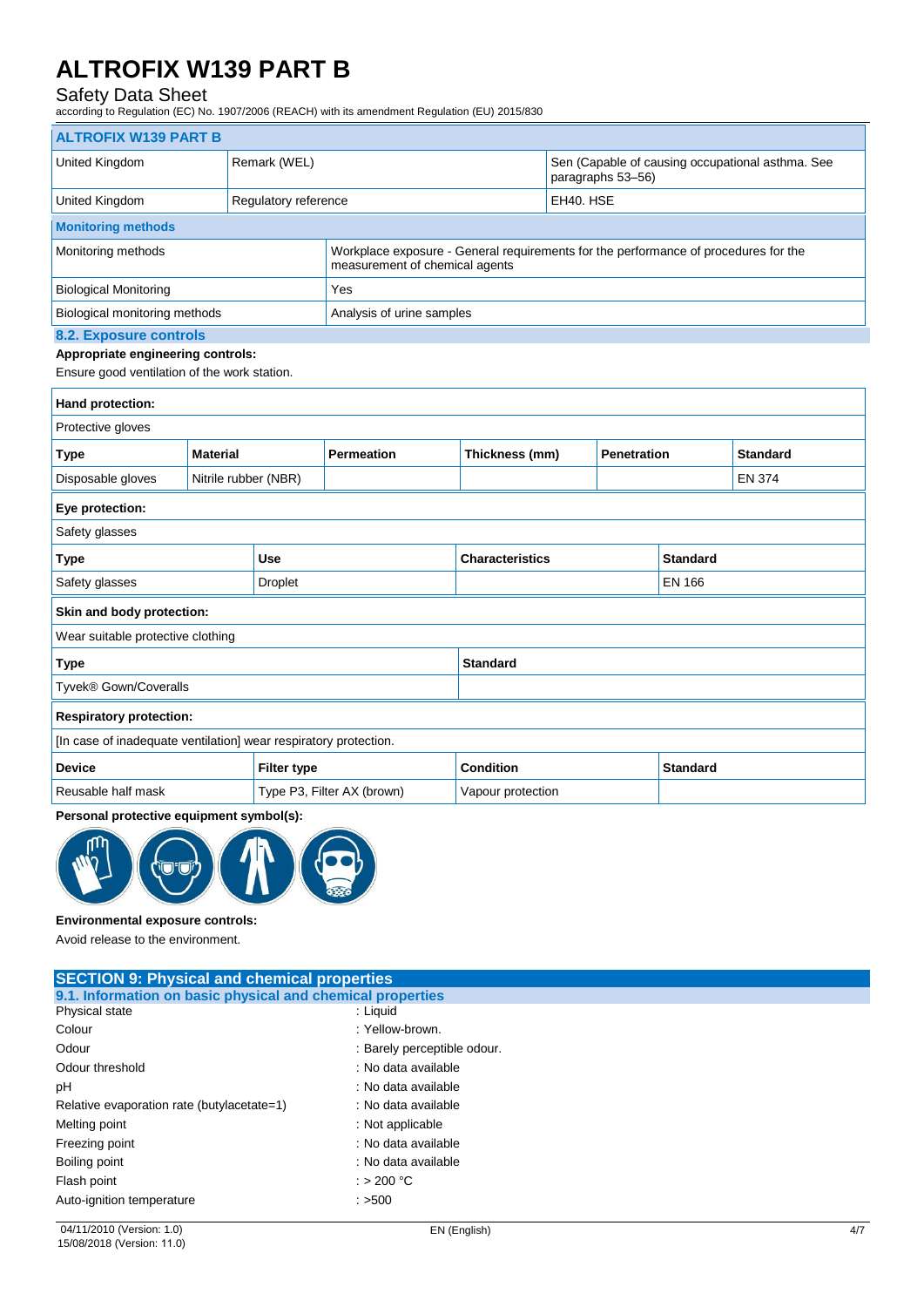### Safety Data Sheet

according to Regulation (EC) No. 1907/2006 (REACH) with its amendment Regulation (EU) 2015/830

| Decomposition temperature        | : No data available      |
|----------------------------------|--------------------------|
| Flammability (solid, gas)        | : Not applicable         |
| Vapour pressure                  | : No data available      |
| Relative vapour density at 20 °C | : < $0.00001$ hPa @ 20'C |
| Relative density                 | $: 1.2 - 1.3$ @ 20 °C    |
| Solubility                       | : No data available      |
| Log Pow                          | : No data available      |
| Viscosity, kinematic             | : No data available      |
| Viscosity, dynamic               | : $\leq$ 200 cP @ 20'C   |
| <b>Explosive properties</b>      | : No data available      |
| Oxidising properties             | : No data available      |
| <b>Explosive limits</b>          | : No data available      |
| 9.2. Other information           |                          |

No additional information available

| <b>SECTION 10: Stability and reactivity</b>                                        |
|------------------------------------------------------------------------------------|
| <b>10.1. Reactivity</b>                                                            |
| The product is non-reactive under normal conditions of use, storage and transport. |
| <b>10.2. Chemical stability</b>                                                    |
| Stable under normal conditions.                                                    |
| 10.3. Possibility of hazardous reactions                                           |
| No dangerous reactions known under normal conditions of use.                       |
| 10.4. Conditions to avoid                                                          |
| None under recommended storage and handling conditions (see section 7).            |
| 10.5. Incompatible materials                                                       |
| No additional information available                                                |
| 10.6. Hazardous decomposition products                                             |

Under normal conditions of storage and use, hazardous decomposition products should not be produced.

| <b>SECTION 11: Toxicological information</b> |                                                                                                                      |
|----------------------------------------------|----------------------------------------------------------------------------------------------------------------------|
| 11.1. Information on toxicological effects   |                                                                                                                      |
| Acute toxicity (oral)                        | : Not classified                                                                                                     |
| Acute toxicity (dermal)                      | : Not classified                                                                                                     |
| Acute toxicity (inhalation)                  | : Inhalation: Harmful if inhaled.                                                                                    |
| ATE CLP (gases)                              | 4500 ppmv/4h                                                                                                         |
| ATE CLP (vapours)                            | 11 mg/l/4h                                                                                                           |
| ATE CLP (dust, mist)                         | 1.5 mg/l/4h                                                                                                          |
| Skin corrosion/irritation                    | : Causes skin irritation.                                                                                            |
| Serious eye damage/irritation                | : Causes serious eye irritation.                                                                                     |
| Respiratory or skin sensitisation            | : May cause allergy or asthma symptoms or breathing difficulties if inhaled. May cause an<br>allergic skin reaction. |
| Germ cell mutagenicity                       | : Not classified                                                                                                     |
| Carcinogenicity                              | : Suspected of causing cancer.                                                                                       |
| Reproductive toxicity                        | : Not classified                                                                                                     |
| STOT-single exposure                         | : May cause damage to organs.                                                                                        |
| STOT-repeated exposure                       | : May cause damage to organs through prolonged or repeated exposure.                                                 |
| Aspiration hazard                            | : Not classified                                                                                                     |

| <b>SECTION 12: Ecological information</b> |                                                                                                                            |
|-------------------------------------------|----------------------------------------------------------------------------------------------------------------------------|
| 12.1. Toxicity                            |                                                                                                                            |
| Ecology - general                         | : The product is not considered harmful to aquatic organisms nor to cause long-term<br>adverse effects in the environment. |
| Acute aquatic toxicity                    | : Not classified                                                                                                           |
| Chronic aquatic toxicity                  | : Not classified                                                                                                           |
| 12.2. Persistence and degradability       |                                                                                                                            |
| <b>ALTROFIX W139 PART B</b>               |                                                                                                                            |
| Persistence and degradability             | Biodegradability in water: no data available.                                                                              |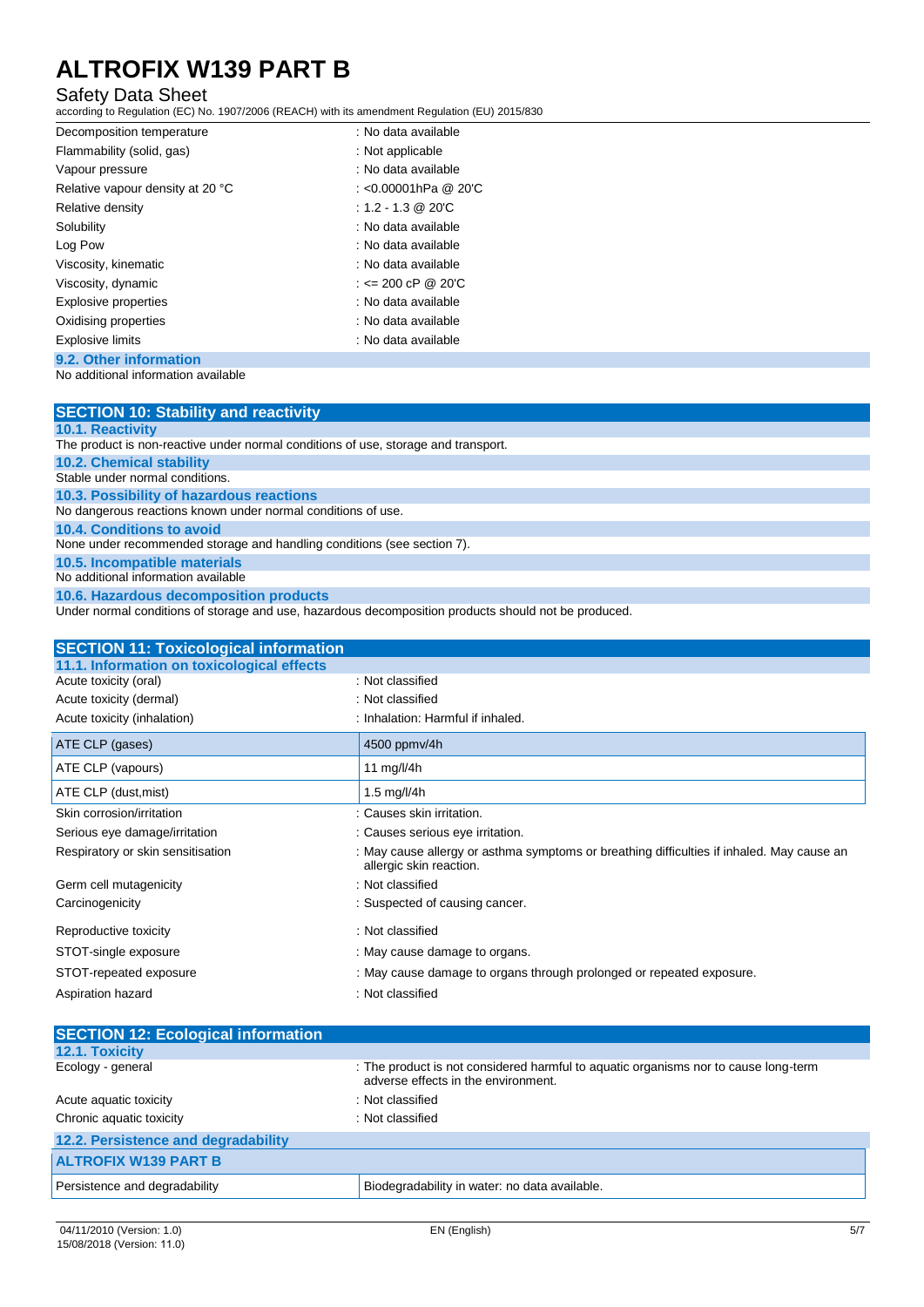### Safety Data Sheet

according to Regulation (EC) No. 1907/2006 (REACH) with its amendment Regulation (EU) 2015/830

| 12.3. Bioaccumulative potential          |                                    |  |
|------------------------------------------|------------------------------------|--|
| <b>ALTROFIX W139 PART B</b>              |                                    |  |
| Bioaccumulative potential                | No bioaccumulation data available. |  |
| 12.4. Mobility in soil                   |                                    |  |
| No additional information available      |                                    |  |
| 12.5. Results of PBT and vPvB assessment |                                    |  |
| No additional information available      |                                    |  |
| 12.6. Other adverse effects              |                                    |  |
| No additional information available      |                                    |  |

#### **SECTION 13: Disposal considerations 13.1. Waste treatment methods**

Product/Packaging disposal recommendations : a hazardous or special waste collection point.

Regional legislation (waste) : Disposal must be done according to official regulations.

Waste treatment methods : Dispose of contents/container in accordance with licensed collector's sorting instructions.

| <b>SECTION 14: Transport information</b>         |               |               |               |               |
|--------------------------------------------------|---------------|---------------|---------------|---------------|
| In accordance with ADR / RID / IMDG / IATA / ADN |               |               |               |               |
| <b>ADR</b>                                       | <b>IMDG</b>   | <b>IATA</b>   | <b>ADN</b>    | <b>RID</b>    |
| 14.1. UN number                                  |               |               |               |               |
| Not regulated                                    | Not regulated | Not regulated | Not regulated | Not regulated |
| 14.2. UN proper shipping name                    |               |               |               |               |
| Not regulated                                    | Not regulated | Not regulated | Not regulated | Not regulated |
| 14.3. Transport hazard class(es)                 |               |               |               |               |
| Not regulated                                    | Not regulated | Not regulated | Not regulated | Not regulated |
| 14.4. Packing group                              |               |               |               |               |
| Not regulated                                    | Not regulated | Not regulated | Not regulated | Not regulated |
| <b>14.5. Environmental hazards</b>               |               |               |               |               |
| Not regulated                                    | Not regulated | Not regulated | Not regulated | Not regulated |
| No supplementary information available           |               |               |               |               |
| 14 C Consolo processions for user                |               |               |               |               |

**14.6. Special precautions for use** 

**Overland transport**

Not regulated

**Transport by sea**

Not regulated

**Air transport**

Not regulated

**Inland waterway transport**

Not regulated

**Rail transport**

Not regulated

**14.7. Transport in bulk according to Annex II of Marpol and the IBC Code** Not applicable

## **SECTION 15: Regulatory information**

**15.1. Safety, health and environmental regulations/legislation specific for the substance or mixture**

#### **15.1.1. EU-Regulations**

Contains no REACH substances with Annex XVII restrictions Contains no substance on the REACH candidate list Contains no REACH Annex XIV substances Directive 2012/18/EU (SEVESO III)

#### **15.1.2. National regulations**

No additional information available